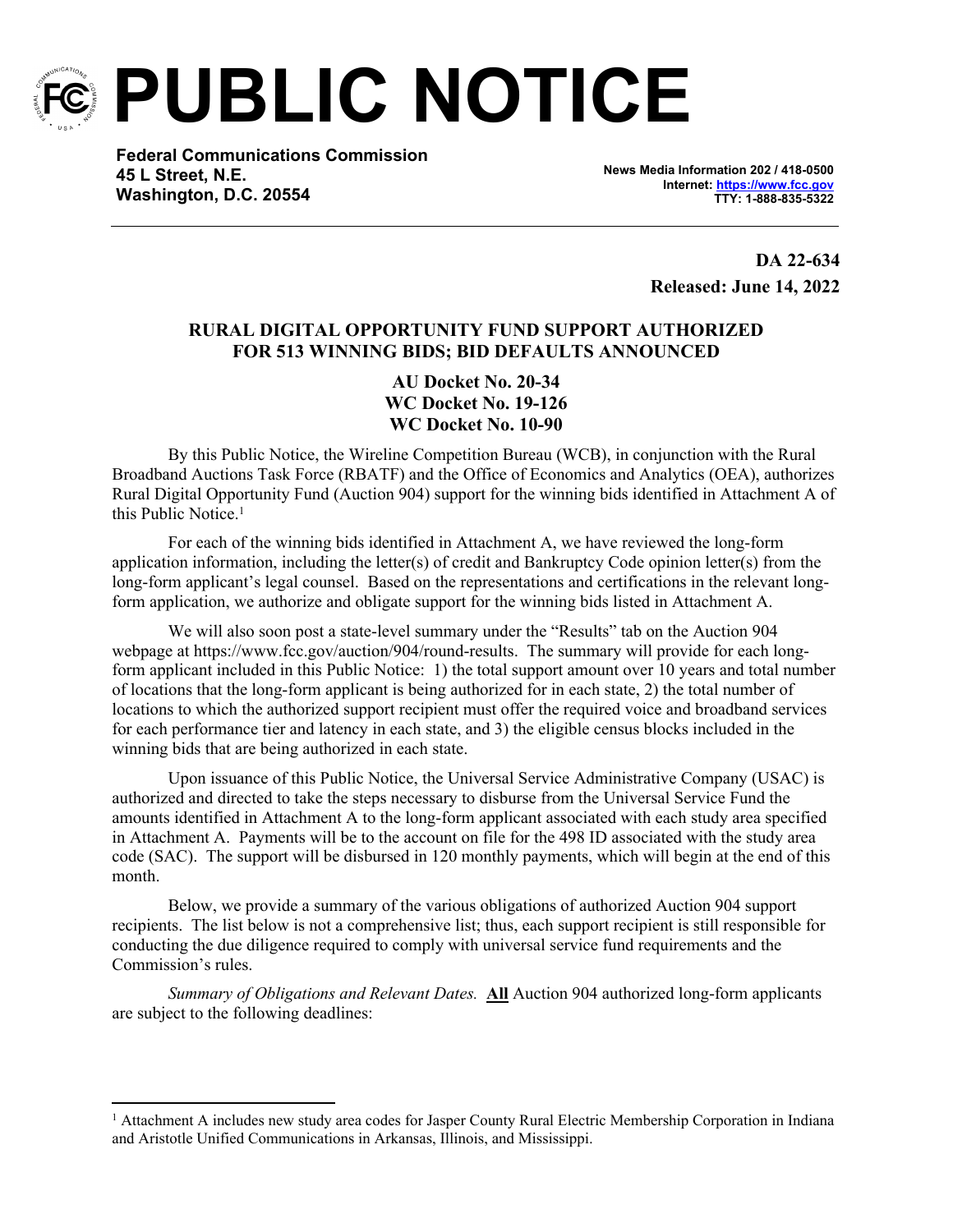**Annual reporting of location information**. Auction 904 support recipients are required to file location information with USAC through the High-Cost Universal Broadband (HUBB) portal.<sup>2</sup> This information includes geolocation data for each qualifying location to which they are offering the requisite service and the technology the Auction 904 support recipient is using to offer the requisite service to the qualifying locations.<sup>3</sup> The requisite service is: at least one standalone voice plan and one service plan that provides broadband at the relevant performance tier and latency requirements at rates that are reasonably comparable to rates offered in urban areas.<sup>4</sup> The locations must be in the eligible census blocks covered by the long-form applicant's winning bids.<sup>5</sup>

The Commission has consistently encouraged carriers subject to defined deployment obligations and HUBB reporting obligations to report location data on a rolling basis and has adopted a best practice of filing this information within 30 days after the initial offering of service.<sup>6</sup> While reporting on a rolling basis is encouraged, the first deadline for long-form applicants authorized by this Public Notice to submit their location data is **March 1, 2023**. 7 All support recipients must continue to report this information by March 1 in each year thereafter until all build-out requirements are satisfied. For more information about the HUBB portal and reporting location data, visit [https://www.usac.org/high-cost/annual](https://www.usac.org/high-cost/annual-requirements/submit-data-in-the-hubb/)[requirements/submit-data-in-the-hubb/](https://www.usac.org/high-cost/annual-requirements/submit-data-in-the-hubb/).

 **Service milestones**. The service milestones for Auction 904 support recipients authorized by this Public Notice will be as follows:<sup>8</sup>

<sup>5</sup> *See also Wireline Competition Bureau Provides Guidance to Carriers Receiving Connect America Fund Support Regarding their Broadband Location Reporting Obligations*, Public Notice, 31 FCC Rcd 12900 (WCB 2016) (*Location Guidance Public Notice*).

<sup>6</sup> *Rural Digital Opportunity Fund Order*, 35 FCC Rcd at 712, para. 56 & n.156. A support recipient is deemed to be commercially offering voice and/or broadband service to a location if it provides service to the location or could provide it within 10 business days upon request. *Id.* at 711-12, para. 54

7 47 CFR § 54.316(c)(1).

<sup>2</sup> 47 CFR §§ 54.316(a)(8), 54.806(a); *Rural Digital Opportunity Fund et al.*, WC Docket No. 19-126 et al., Report and Order, 35 FCC Rcd 686, 712, para. 56 (2020) (*Rural Digital Opportunity Fund Order*).

<sup>3</sup> 47 CFR § 54.316(a)(8).

<sup>4</sup> 47 CFR § 54.805; *Rural Digital Opportunity Fund Order*, 35 FCC Rcd at 707, para. 42. *See also Wireline Competition Bureau and Office of Economics and Analytics Announce Results of 2021 Urban Rate Survey for Fixed Voice and Broadband Services, Posting of Survey Data and Explanatory Notes, and Required Minimum Usage Allowance for Eligible Telecommunications Carriers*, WC Docket No. 10-90, Public Notice, 35 FCC Rcd 13667 (WCB/OEA 2020). We remind all applicants that an eligible telecommunications carrier (ETC) satisfies its obligation to "offer" qualifying services by being legally responsible for dealing with customer problems, providing quality of service guarantees, and meeting universal service fund-related requirements. Accordingly, a broadband provider may satisfy its voice obligations by offering voice service through an affiliate or by offering a managed voice solution (including VoIP) through a third-party vendor, but a provider cannot simply rely on the availability of over-the-top voice options to satisfy this obligation. *Rural Digital Opportunity Fund Phase I Auction Scheduled for October 29, 2020; Notice and Filing Requirements and Other Procedures for Auction 904*, AU Docket No. 20-34 et al., Public Notice, 35 FCC Rcd 6077, 6129, para. 139 (2020) (*Auction 904 Procedures Public Notice*).

<sup>8</sup> 47 CFR § 54.802; *Rural Digital Opportunity Fund Order*, 35 FCC Rcd at 709-12, paras. 45-55.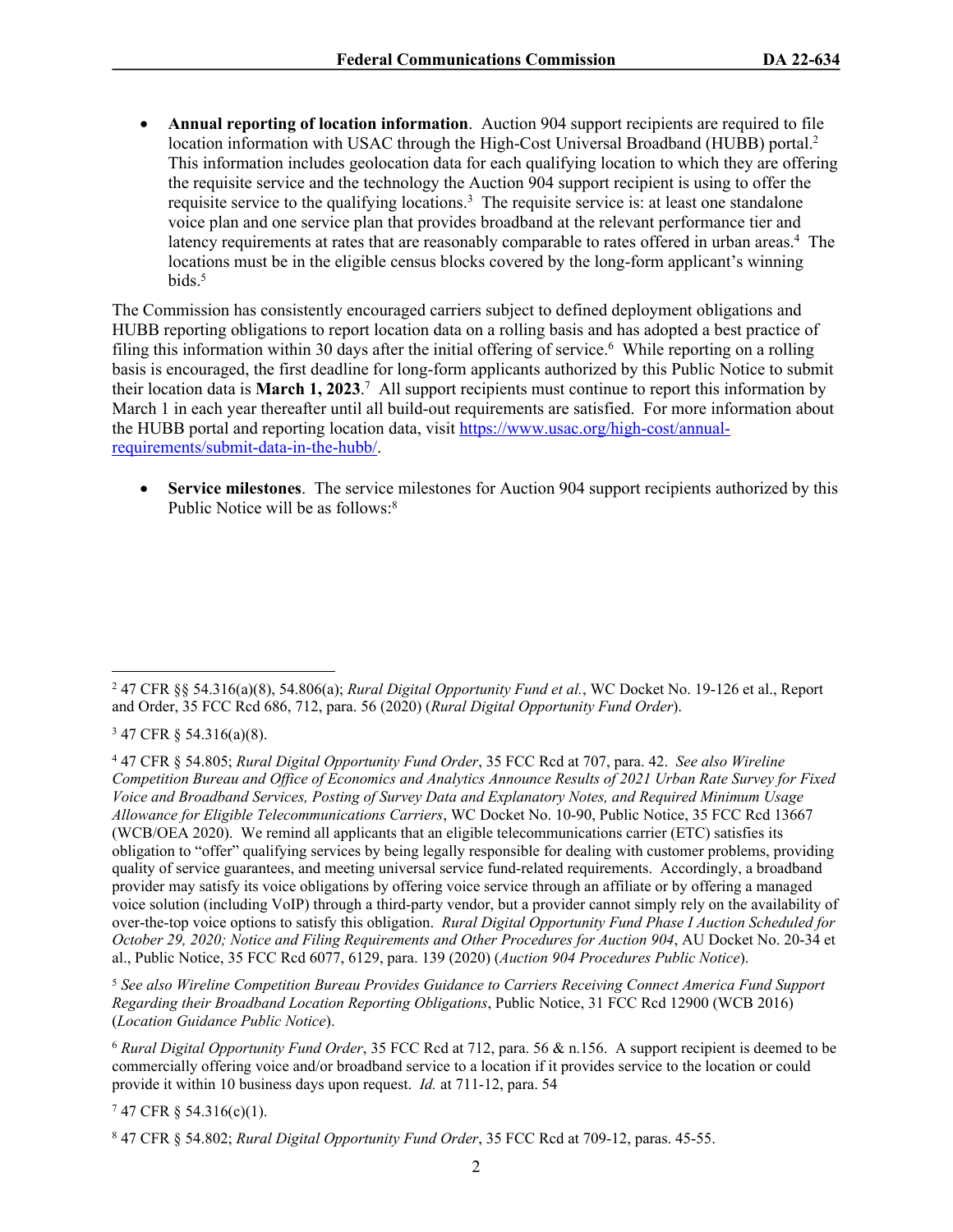| Percentage of Locations in a<br><b>State</b> | <b>Service Milestone Deadline</b> |
|----------------------------------------------|-----------------------------------|
|                                              | December 31, 2025                 |
|                                              | December 31, 2026                 |
|                                              | December 31, 2027                 |
| 100                                          | December 31, 2028                 |

WCB has been directed to publish revised location counts before the end of service milestone year six.<sup>9</sup> In areas where the revised location total is higher than the number of Connect America Cost Model (CAM)-calculated locations, support recipients will be required to have begun commercially offering service to 100% of the CAM-calculated location count by the end of the sixth calendar year.<sup>10</sup> Such support recipients must then offer service to  $100\%$  of the revised location count by the end of the eighth calendar year.<sup>11</sup> In areas where there are fewer locations than calculated by the CAM, support recipients must notify WCB no later than March 1 following the fifth year of deployment.<sup>12</sup> Upon confirmation by WCB, such a support recipient will be required to reach 100% of the new number by the end of the sixth calendar year.<sup>13</sup> All support recipients must also offer service on reasonable request to locations built subsequently to the revised location count announced by WCB but prior to the end of service milestone year eight.<sup>14</sup>

By **March 1st** following each relevant service milestone, an Auction 904 support recipient must file a certification in the HUBB portal that it has met its service milestone and is meeting the requisite public interest obligations.<sup>15</sup> Compliance with service milestones will be determined at the state level.<sup>16</sup> The Commission will verify that the support recipient offers the required service to the total number of locations across all the eligible census blocks included in all of the support

<sup>12</sup> *Id.* at 711, para. 51. Carriers for which the new location count is less than 65% of the CAM locations within their area in each state shall have their support amount reduced on a pro rata basis by the number of reduced locations. *Id.* For example, if a carrier was authorized to receive \$3 million per year for 1,000 model locations in a state, but the WCB confirms that there are only 600 actual locations (fewer than 650 locations, or 65%), WCB would reduce that carrier's support to \$2,769,231 (or \$3,000,000 \* (600/650)).

<sup>13</sup> *Id.*

<sup>9</sup> *Rural Digital Opportunity Fund Order*, 35 FCC Rcd at 709, para. 45.

<sup>&</sup>lt;sup>10</sup> *Id.* at 710, para. 49. Carriers for which the new location count exceeds the CAM locations within their area in each state by more than 35% will have the opportunity to seek additional support or relief from the Commission. *Id.*

<sup>&</sup>lt;sup>11</sup> *Id.* Any such support recipient with increased deployment obligations may also seek to have its new location count adjusted to exclude additional locations, beyond the number identified by the CAM, that it determines before the end of year eight are ineligible (e.g., are not habitable), unreasonable to deploy to (e.g., if it would require a carrier to install new backhaul facilities or other major network upgrades solely to provide broadband to that location), or part of a development newly built after year six for which the cost and/or time to deploy before the end of the support term would be unreasonable. *Id.* at 710-11, para. 50.

<sup>&</sup>lt;sup>14</sup> *Id.* at 711, para. 52. Support recipients are not obligated to offer service to newly built locations that do not request service, or to those with exclusive arrangements with other providers. *Id. See also Connect America Fund et al.*, Report and Order et al., 29 FCC Rcd 7051, 7070, paras. 59-72 (2014) (issuing declaratory ruling regarding which requests should be deemed unreasonable under our current rules and policies to provide greater clarity to all affected stakeholders).

<sup>15</sup> 47 CFR §§ 54.316(b)(5), 54.806(a); *Rural Digital Opportunity Fund Order*, 35 FCC Rcd at 712, para. 56.

<sup>16</sup> *Rural Digital Opportunity Fund Order*, 35 FCC Rcd at 712, para. 54.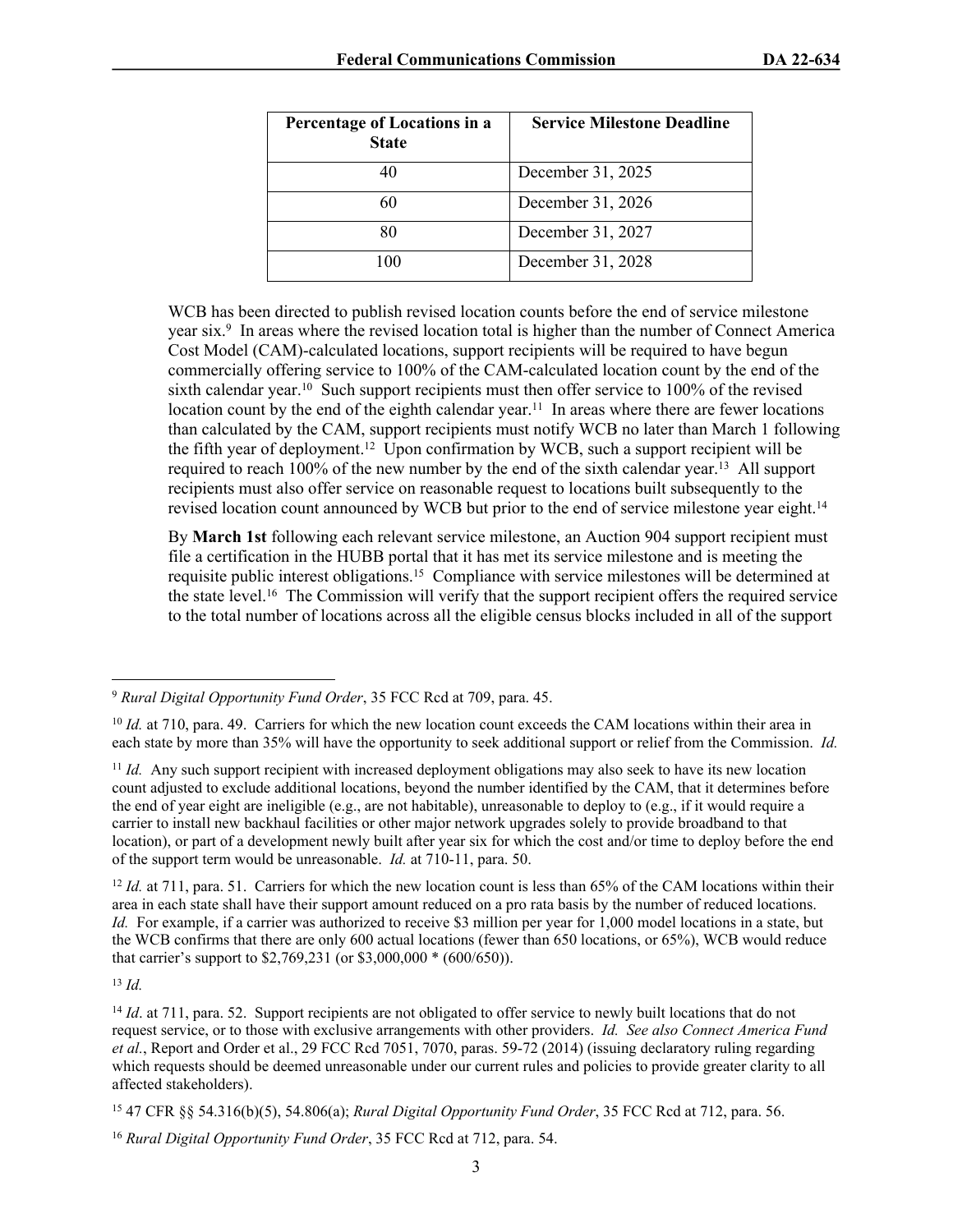recipient's authorized bid areas (i.e., census block groups) in a state.<sup>17</sup> If a support recipient is authorized to receive support in a state for different performance tier and latency combinations, it will be required to demonstrate that it is offering service meeting the relevant performance requirements to the required number of locations for each performance tier and latency combination within that state.<sup>18</sup>

If an ETC is unable to meet a service milestone, it must notify the Commission, USAC, and the relevant state, U.S. Territory, or Tribal government as appropriate, no later than ten business days after the applicable deadline.<sup>19</sup> If the ETC is unable to meet the required deployment obligations due to circumstances beyond its control, it may also seek waiver of the service milestones.<sup>20</sup> The Commission has repeatedly warned support recipients, however, that it does not expect to routinely grant such waiver requests, emphasizing the difficulty of demonstrating good cause under circumstances where carriers fail to plan for contingencies that would prevent compliance with defined deployment obligations.<sup>21</sup>

 **Annual section 54.313 report.** Long-form applicants authorized in this Public Notice will be required to file their first annual section 54.313 report by **July 1, 2023** and each subsequent year until the year after their support terms have ended.<sup>22</sup> Annual reports are filed with USAC. Support recipients must complete the FCC Form 481 on USAC's website.<sup>23</sup> They must also test and certify compliance with relevant performance requirements in section 54.805 of the Commission's rules on an annual basis.<sup>24</sup> WCB, the Wireless Telecommunications Bureau, and the Office of Engineering and Technology have adopted a uniform framework to measure and report on the performance of ETCs' service.<sup>25</sup>

<sup>21</sup> *See Connect America Fund et al.*, WC Docket No. 10-90 et al., Order on Reconsideration, 33 FCC Rcd 1380, 1394, para. 35 (2018) (explaining that "it would be difficult for a recipient to meet its burden of demonstrating good cause to grant a waiver of the deployment obligations if it did not plan to build to 100 percent of funded locations at the outset of its support term"); *id*. at 1394, para. 33 & n.88 (explaining that "the Commission has cautioned that it does not expect such waiver requests will be granted routinely, and a failure to plan for some contingencies would make it difficult to establish that there is good cause to warrant waiver") (citing *December 2014 Connect America Order*, 29 FCC Rcd at 15660, para. 40 & n.93).

<sup>22</sup> 47 CFR §§ 54.313, 54.806(a); *Rural Digital Opportunity Fund Order*, 35 FCC Rcd at 713, para. 57. Long-form applicants being authorized by this Public Notice that have also been designated as Lifeline-only ETCs in census blocks that are not eligible for Auction 904 support must comply with all relevant reporting requirements for the Lifeline program in sections 54.416 and 54.422 of the Lifeline rules, including completing and submitting FCC Form 481 on USAC's website, if applicable. 47 CFR §§ 54.416, 54.422.

<sup>23</sup> *See* Universal Service Administrative Company, File FCC Form 481, [https://www.usac.org/high-cost/annual](https://www.usac.org/high-cost/annual-requirements/file-fcc-form-481/)[requirements/file-fcc-form-481/.](https://www.usac.org/high-cost/annual-requirements/file-fcc-form-481/)

<sup>24</sup> 47 CFR §§ 54.313(a)(6), 54.805.

<sup>&</sup>lt;sup>17</sup> Winning bidders must use Rural Digital Opportunity Fund support to deploy service to locations in only the eligible census blocks, not to the other, ineligible census blocks within a census block group won in the auction.

<sup>18</sup> *Rural Digital Opportunity Fund Order*, 35 FCC Rcd at 712, para. 54.

<sup>19</sup> 47 CFR §§ 54.320(d), 54.806(c).

<sup>20</sup> *Connect America Fund et al.,* WC Docket No. 10-90 et al., Report and Order, 29 FCC Rcd 15644, 15700, para. 154 (2014) (*December 2014 Connect America Order*).

<sup>25</sup> *Performance Measures for Connect America High-Cost Universal Service Support Recipients*, WC Docket No. 10-90, Order, 33 FCC Rcd 6509 (WCB/WTB/OET 2018) (*CAF Performance Measures Order*); 47 CFR § 54.313(a)(6). Further modifications were made to the performance measures requirements in subsequent reconsideration orders. *See Connect America Fund*, WC Docket No. 10-90, Order on Reconsideration, 34 FCC Rcd 8081 (WCB/WTB/OET 2019); *Connect America Fund*, WC Docket No. 10-90, Order on Reconsideration, 34 FCC Rcd 10109 (2019).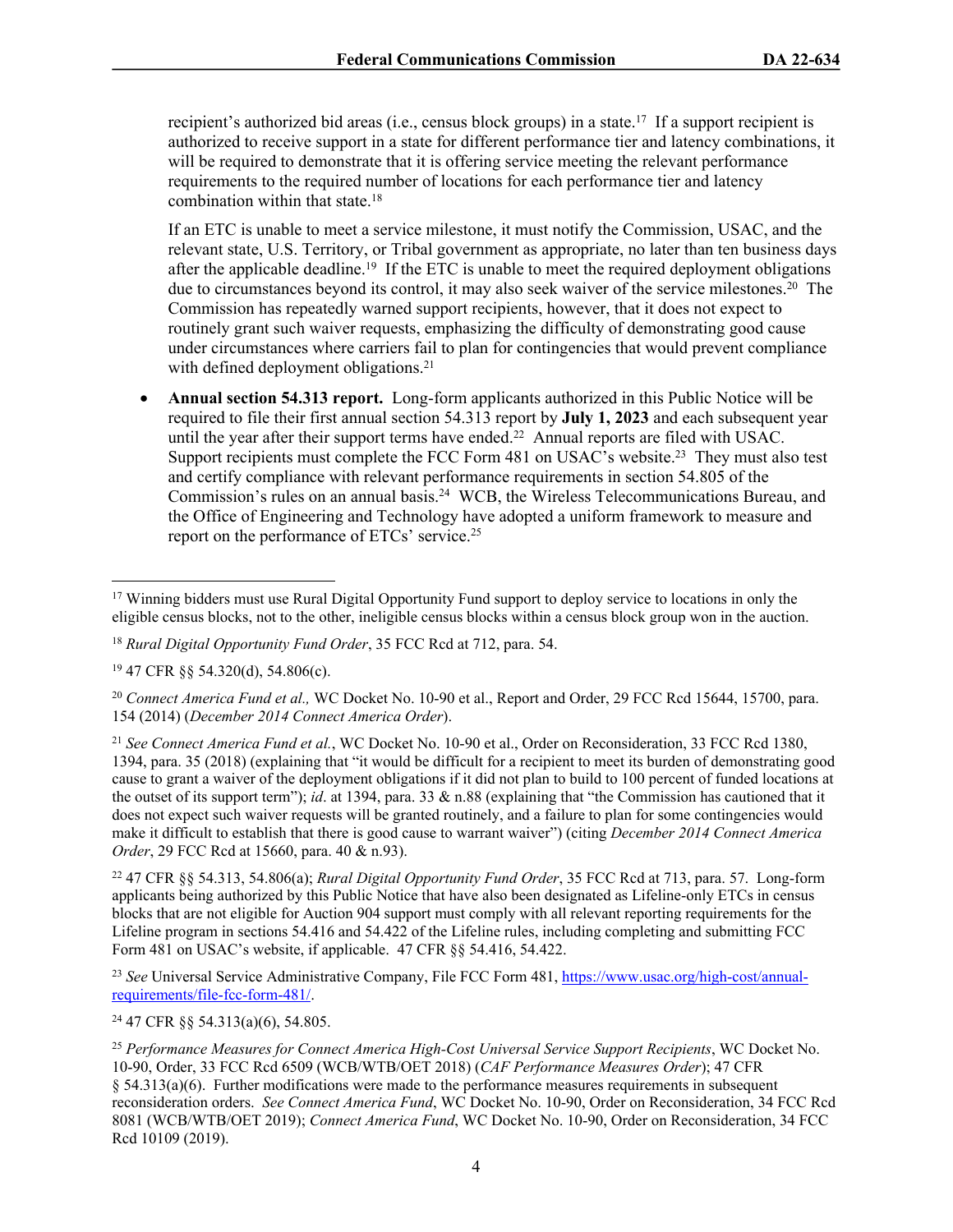**Annual section 54.314 certification.** The first annual section 54.314 certification is due for the long-form applicants that are being authorized by this Public Notice by **October 1, 2023**. 26 Pursuant to section 54.314 of the Commission's rules, if a support recipient was designated by a state, that state must certify on the support recipient's behalf "that all federal high-cost support provided . . . within that State was used in the preceding calendar year and will be used in the coming calendar year only for the provision, maintenance, and upgrading of facilities and services for which the support is intended."<sup>27</sup>

If a support recipient was designated an ETC by the Federal Communications Commission, it must self-certify by filing a sworn affidavit executed by a corporate officer attesting to the relevant facts.<sup>28</sup> Certifications must be filed with both the Commission and USAC. ETCs may submit their certifications to USAC via its online filing system or by sending the appropriate certification sample letter (provided on USAC's website) via email or U.S. mail.<sup>29</sup> Certifications must also be submitted to the Commission's Office of the Secretary on or before **October 1st** . The submission should clearly reference WC Docket No. 14-58, ETC Annual Reports and Certifications.

We conclude there is good cause to waive on our own motion the general high-cost support program requirement that the relevant states (or the ETCs, if applicable) file a section 54.314 certification by October 1, 2022 with respect to the use of Auction 904 support for the applicants authorized in this Public Notice.<sup>30</sup> When the Commission adopted the certification requirement, it made clear that it expected the states and federally designated ETCs to undertake a rigorous examination of the factual information provided in the annual reports required pursuant to section 54.313 prior to issuance of the annual certification.<sup>31</sup> In this instance, the Auction 904 applicants being authorized today did not receive Auction 904 support in 2021 and will not file an annual report with respect to those supported areas on July 1, 2022. Therefore, the state commissions and federally designated ETCs will not have the annual reporting information before them to provide an evidentiary basis for certifying that support will be used for its intended purposes in 2022 as required by the prospective section 54.314 certification due by October 1, 2022. In their section 54.314 certifications filed by October 1, 2023, state commissions (or the ETCs, if applicable) will be required to certify that support received in 2022 was used for its intended purposes and that support received in 2023 will be used for its intended purposes. Accordingly, we conclude that the Commission, USAC, and the states will have assurance that Auction 904 support that is disbursed in 2022 is used for its intended purposes even if the relevant states or federally designated ETCs do not file the section 54.314 certification on October 1, 2022.

<sup>28</sup> 47 CFR § 54.314(b), (c)(2).

<sup>29</sup> *See* Universal Service Administrative Company, Certify Data with 54.314, [https://www.usac.org/high](https://www.usac.org/high-cost/annual-requirements/certify-data-with-54-314/)[cost/annual-requirements/certify-data-with-54-314/](https://www.usac.org/high-cost/annual-requirements/certify-data-with-54-314/).

<sup>30</sup> Generally, the Commission's rules may be waived for good cause shown. 47 CFR § 1.3. Waiver of the Commission's rules is appropriate only if both: (1) special circumstances warrant a deviation from the general rule, and (2) such deviation will serve the public interest. *See Northeast Cellular Tel. Co. v. FCC*, 897 F.2d 1164, 1166 (D.C. Cir. 1990) (citing *WAIT Radio v. FCC*, 418 F.2d 1153, 1157-59 (D.C. Cir. 1969), *cert. denied*, 93 S.Ct. 461 (1972)). We previously waived the October 1 section 54.314 certification for Connect America Phase II auction long-form applicants that were authorized in 2019 and in 2020*. Connect America Fund Phase II Auction Support Authorized for 459 Winning Bids*, AU Docket No. 17-182, WC Docket No. 10-90, Public Notice, 34 FCC Rcd 3142, 3145-46 (WCB/OEA 2019); *Connect America Fund Phase II Auction Support Authorized for 1060 Winning Bids*, AU Docket NO. 17-182, WC Docket No. 10-90, Public Notice, 35 FCC Rcd 945, 948-949 (WCB/OEA 2020).

<sup>31</sup> *Connect America Fund et al.;* Report and Order and Further Notice of Proposed Rulemaking, 26 FCC Rcd 17663, 17861, para. 612 (2011) *aff'd sub nom., In re: FCC 11-161*, 753 F.3d 1015 (10th Cir. 2014).

<sup>26</sup> 47 CFR §§ 54.314, 54.806(a).

<sup>27</sup> 47 CFR § 54.314(a).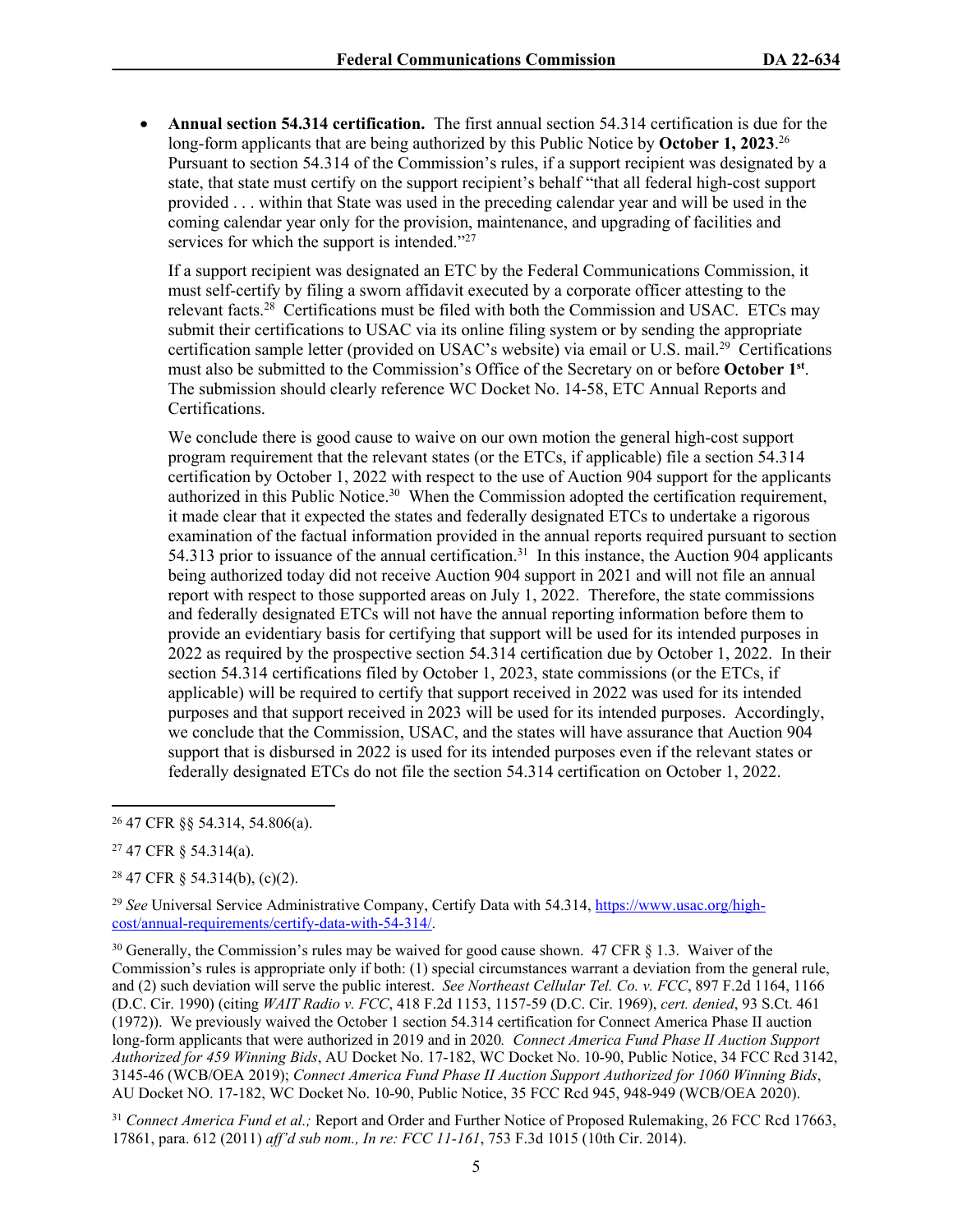All post-designation ETC-related filings must be submitted in good faith and include a certification that, to the best of the ETC's knowledge and belief, the information is complete and accurate.<sup>32</sup> In addition, ETCs have an on-going duty to correct or amend information if they have reason to believe, either through their own investigation or upon notice from USAC, that the data are inaccurate, incomplete, or contain errors or anomalies.<sup>33</sup> The failure to timely file information may result in penalties in the form of a reduction in support.<sup>34</sup>

*National Security Supply Chain Proceeding.* We remind winning bidders that all Auction 904 support recipients will be subject to the Commission's National Security Supply Chain proceeding, including the rule that "no universal service support may be used to purchase, obtain, maintain, improve, modify, or otherwise support any equipment or services produced or provided by any company posing a national security threat to the integrity of communications networks or the communications supply chain."<sup>35</sup> The prohibition on using universal service funds applies "to upgrades and maintenance of existing equipment and services."<sup>36</sup> Additionally, federal subsidies made available through a program administered by the Commission that are "to be used for the capital expenditures necessary for the provision of advanced communications service" cannot be used to "purchase, rent, lease, or otherwise obtain any covered communications equipment or service; or maintain any covered communications equipment or service."<sup>37</sup> Moreover, the Commission will require ETCs to certify prior to receiving universal service funds that they do not use covered communications equipment or services.<sup>38</sup>

*Document Retention and Compliance Audits.* Under section 54.320 of the Commission's rules, recipients of high-cost support must retain, for at least ten years, all records necessary to demonstrate to auditors that the support received was consistent with universal service high-cost program rules and to make these documents available upon request to the Commission (and any of its Bureaus or Offices) and to USAC, and to their respective auditors.<sup>39</sup> In addition, all ETCs that receive high-cost support are subject to random compliance audits and other investigations to ensure compliance with program rules and orders, including verification of actual deployment to reported locations.<sup>40</sup>

<sup>35</sup> 47 CFR § 54.9(a).

<sup>37</sup> 47 CFR § 54.10.

<sup>40</sup> *Id*. §§ 54.320(a), 54.806(b).

<sup>32</sup> *See, e.g.*, FCC Form 481 Officer Certification (requiring an officer of a petitioning entity to certify that he/she is "an officer of the reporting carrier; my responsibilities include ensuring the accuracy of the annual reporting requirements for universal service support recipients; and, to the best of my knowledge, the information reported on this form and in any attachments is accurate"); *see also* 47 CFR § 1.17(a)(2) (stating that no person may provide, in any written statement of fact, "material factual information that is incorrect or omit material information that is necessary to prevent any material factual statement that is made from being incorrect or misleading without a reasonable basis for believing that any such material factual statement is correct and not misleading").

<sup>33</sup> *See Location Guidance Public Notice*, 31 FCC Rcd at 12910.

<sup>34</sup> 47 CFR §§ 54.313(j), 54.314(d), 54.316(c), 54.320, 54.806.

<sup>36</sup> *Protecting Against National Security Threats to the Communication Supply Chain through FCC Programs et al.*, WC Docket No. 18-89 et al., Report and Order et al., 34 FCC Rcd 11423, 11453, para. 77 (2019).

<sup>&</sup>lt;sup>38</sup> *Id.* § 54.11. This certification requirement is not required "until one year after the date the Commission releases a Public Notice announcing the acceptance of applications for filing during the initial filing window of the [Secure and Trusted Communications Networks] Reimbursement Program." *Id*. § 54.11(c). *See Wireline Competition Bureau Announces Application Filing Window for the Secure and Trusted Communications Networks Reimbursement Program – Filing Window Opens October 29, 2021*, WC Docket No. 18-89, Public Notice, DA 21- 1207 (WCB Sept. 27, 2021). "Covered communications equipment or services means any communications equipment or service that is on the Covered List" published pursuant to section 1.50002 of the Commission's rules. 47 CFR §§ 1.50002, 54.11(b).

<sup>39</sup> 47 CFR §§ 54.320(b), 54.806(b).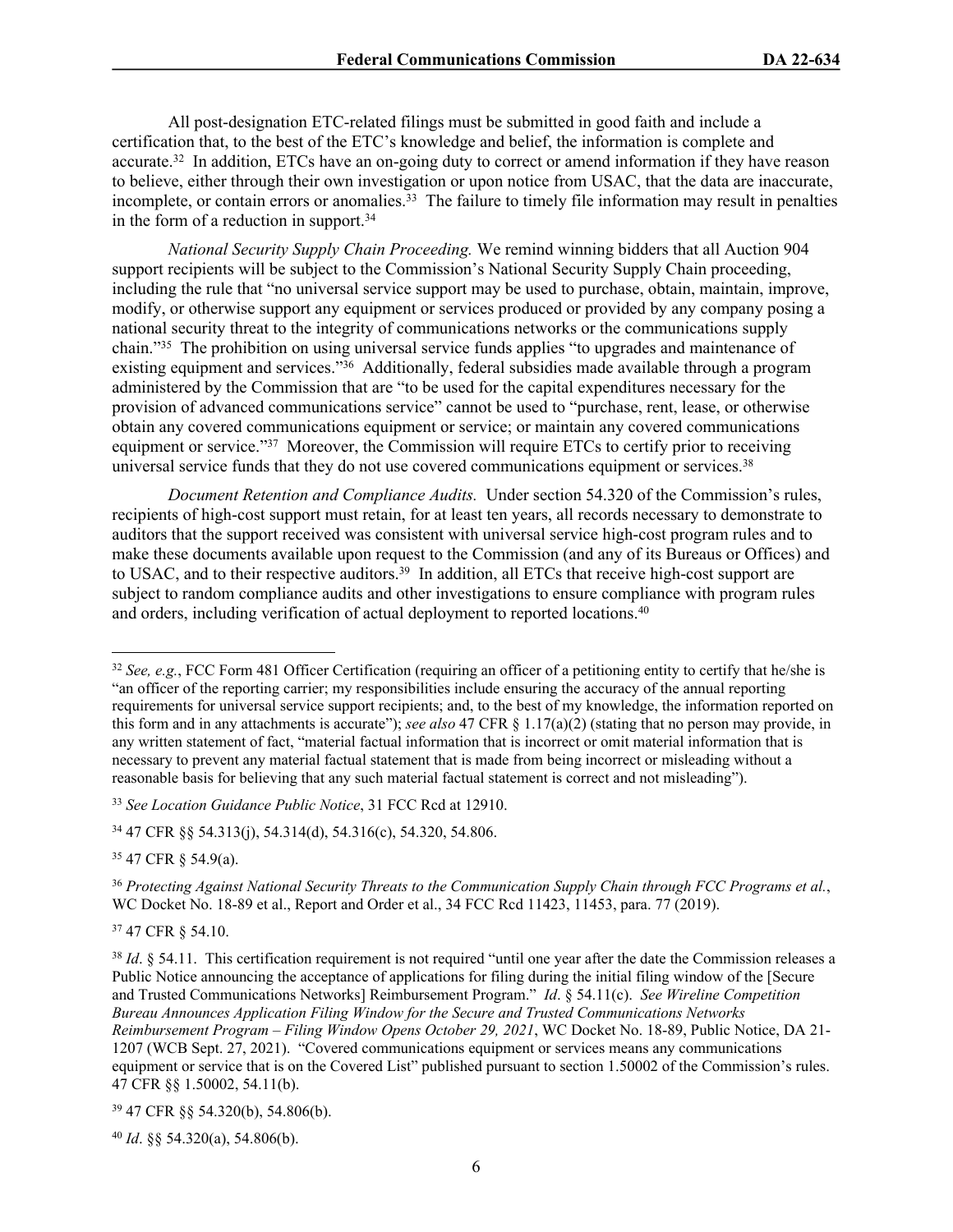*Consequences for Non-Compliance*. A support recipient is subject to non-compliance measures once it becomes a support recipient if it fails or is unable to meet its minimum coverage requirement or other service requirements, or if it fails to fulfill any other term or condition of Auction 904 support.<sup>41</sup> These measures scale with the extent of non-compliance and include additional reporting, withholding of support, and support recovery.<sup>42</sup> A defaulting support recipient may also be subject to sanctions, including, but not limited to, potential revocation of ETC designations and suspension or debarment.<sup>43</sup>

*ETC Obligations.* All Auction 904 support recipients were required to obtain a high-cost ETC designation prior to being authorized for Auction 904 support, and thus should be familiar with ETC requirements. For example, all high-cost ETCs commit to serving the entire area covered by an ETC designation and must offer Lifeline voice and broadband service throughout such area to qualifying lowincome consumers pursuant to the Lifeline program rules.<sup>44</sup> While an Auction 904 support recipient was not required to obtain an ETC designation that was limited only to the eligible census blocks covered by its winning bids, it may only use its Auction 904 support to offer the required voice and broadband services to locations in eligible census blocks. If an Auction 904 support recipient has obtained an ETC designation that covers more area than the eligible census blocks in its winning bids, that support recipient has the obligation to provide Lifeline services throughout its designated service area, including in areas where it cannot use its Auction 904 support.<sup>45</sup> A high-cost ETC may also be subject to statespecific requirements imposed by the state that designated it as an ETC.

*Discontinuance of Service and/or Relinquishment of Support.* It is a violation of Commission rules to receive universal service support if that support is not used to provide, maintain, and upgrade voice and/or broadband facilities and services in eligible areas or if the recipient is no longer offering supported services. A carrier that cannot appropriately use universal service support must relinquish its ETC designation pursuant to section  $214(e)(4)$  of the Communications Act of 1934, as amended (the Communications Act).<sup>46</sup> An ETC that was designated by a state commission should follow the state commission's rules to seek relinquishment.<sup>47</sup> ETCs designated by the Commission must file a notice of relinquishment in WC Docket No. 09-197, Telecommunications Carriers Eligible for Universal Service Support, using the Commission's Electronic Comment Filing System (ECFS).<sup>48</sup> WCB will release an order approving the relinquishment if the relinquishing ETC demonstrates that the affected area will continue to be served by at least one ETC.<sup>49</sup> The ETC must then send a copy of its relinquishment notice and a copy of the relinquishment order (within one week of its release) to USAC at [hcorders@usac.org](mailto:hcorders@usac.org).

<sup>43</sup> 47 CFR §§ 54.320(c), 54.806(b); *Rural Digital Opportunity Fund Order*, 35 FCC Rcd at 715-16, para. 63.

<sup>44</sup> *See* 47 CFR §§ 54.101(d), 54.405(a); 47 CFR Subpart E.

<sup>45</sup> For example, some Auction 904 support recipients may have obtained an ETC designation for an entire census block group(s) that was covered by its winning bid(s) but may only use its Auction 904 support to offer service to locations in the eligible census blocks within the census block group(s).

 $46$  47 U.S.C. § 214(e)(4).

<sup>47</sup> 47 CFR § 54.205.

<sup>41</sup> *Id*. §§ 54.320, 54.804(c)(4), 54.806(c); *Rural Digital Opportunity Fund Order*, 35 FCC Rcd at 713-16, paras. 58- 64; *December 2014 Connect America Order*, 29 FCC Rcd at 15694-700, paras. 142-54; *CAF Performance Measures Order*, 33 FCC Rcd at 6531-33, paras. 60-67.

<sup>42</sup> 47 CFR §§ 54.320, 54.804(c)(4), 54.806(c); *Rural Digital Opportunity Fund Order*, 35 FCC Rcd at 713-16, paras. 58-64; *December 2014 Connect America Order*, 29 FCC Rcd at 15694-701, paras. 142-57; *CAF Performance Measures Order*, 33 FCC Rcd at 6531-33, paras. 60-67.

<sup>48</sup> 47 U.S.C. § 214(e)(4); *Telecommunications Carriers Eligible for Universal Service Support; Connect America Fund*; WC Docket Nos. 09-197; 10-90, Order, DA 21-663, at 10, para. 30 (WCB June 8, 2021).

<sup>49</sup> *See, e.g.*, *Telecommunications Carriers Eligible for Universal Service Support*, WC Docket No. 09-197, Order, DA 21-660 (WCB June 8, 2021) (approving T-Mobile USA, Inc.'s request on behalf of T-Mobile Northeast LLC to relinquish its ETC designation in Virginia).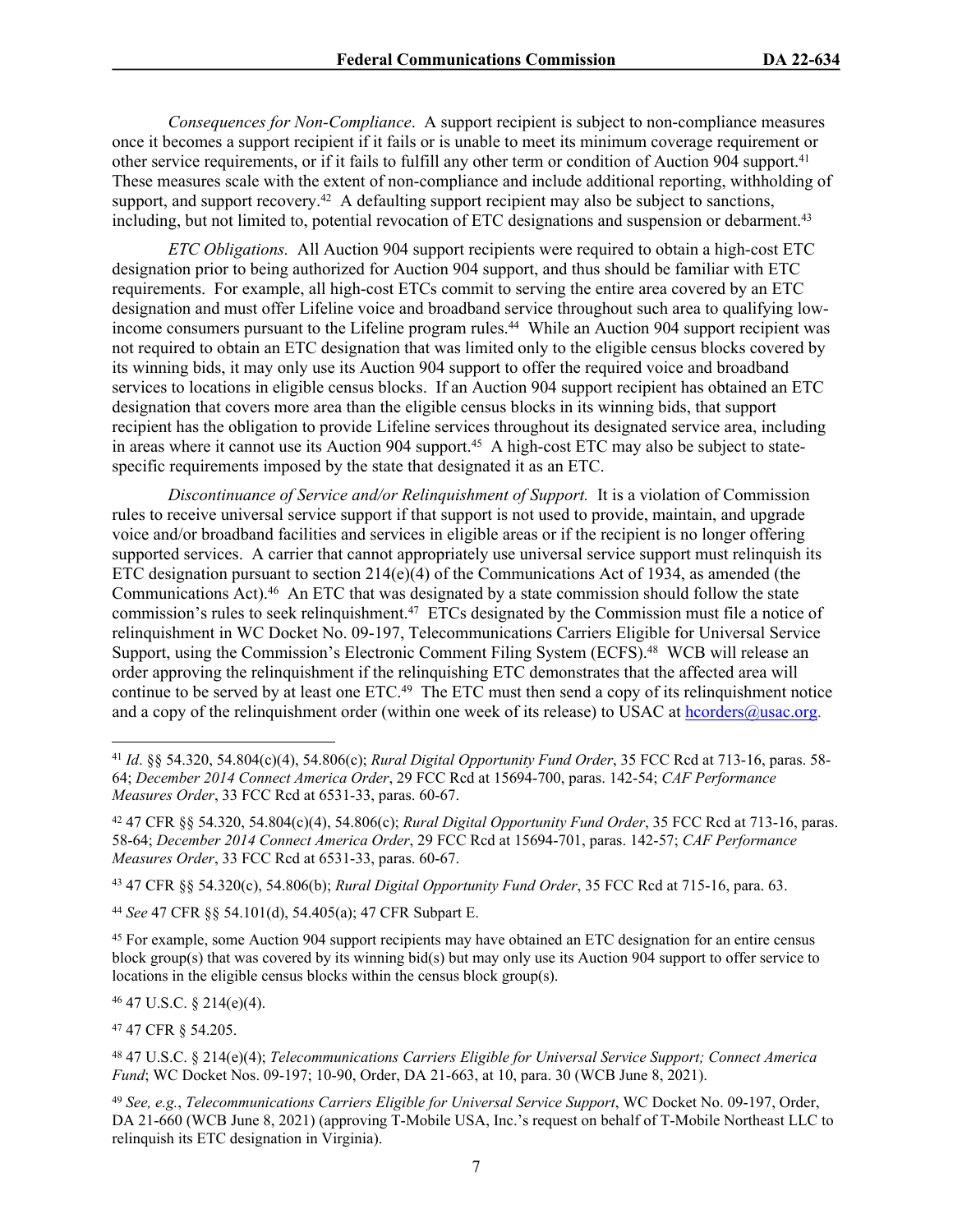A carrier that intends to discontinue service must first obtain authorization to discontinue service pursuant to section 214(a) of the Communications Act and section 63.71 of the Commission's rules.<sup>50</sup>

*Transfers of Control.* ETCs seeking to transfer control of their domestic authorizations to operate pursuant to section 214 of the Communications Act of 1934, as amended, or to engage in the sale of assets under section 214 must first receive approval from the Commission in accordance with sections 63.03 and 63.04 of the Commission's rules governing the procedures for domestic transfer of control/asset applications.<sup>51</sup> Transfers of control and assignments of international section 214 authorizations are separately subject to section 63.24 of the Commission's rules.<sup>52</sup> Except where the Commission has forborne from the application of section 214, this requirement applies to all transfers of control or asset acquisitions involving ETCs. More information is available on the Commission's website at <http://www.fcc.gov/general/transfer-control>.

*Price Cap Carrier Obligations.* Price cap carriers that serve the census blocks where an Auction 904 long-form applicant that is not the incumbent price cap carrier has been authorized to receive support will no longer have a federal high-cost ETC obligation to continue to offer voice service in those census blocks pursuant to the forbearance granted by the Commission. We also note that price cap carriers that elected to receive a seventh year of model-based support were already relieved of their federal high-cost ETC obligation to offer voice telephony in specific census blocks on January 1, 2022.<sup>53</sup>

*Transitioning Legacy Support*. WCB will soon update the list of census blocks where incumbent price cap carriers will continue to receive legacy support through the disaggregated legacy high-cost support mechanism by removing the eligible census blocks that are covered by the winning bids in Attachment A.<sup>54</sup> In the census blocks removed from the list, incumbent price cap carriers will no longer receive legacy support beginning on the first day of the next month.<sup>55</sup>

*Defaults*. On July 26, 2021, the RBATF, WCB, and OEA sent a letter to certain long-form applicants that identified census blocks where concerns had been raised about whether funding those areas would be the best use of our limited universal service funds.<sup>56</sup> Applicants were reminded that one

<sup>52</sup> 47 CFR § 63.24.

<sup>53</sup> *Rural Digital Opportunity Fund Order*, 35 FCC Rcd at 743-45, paras. 133-39. On the first day of the month after an Auction 904 support recipient that is not the incumbent price cap carrier is authorized, the incumbent price cap carrier will be relieved of its federal high-cost ETC obligation to offer voice telephony in those specific census blocks unless it was relieved of that obligation on January 1, 2022. *Id.* at 745, para. 139. *See also December 2014 Connect America Order*, 29 FCC Rcd at 15663–71, paras. 50-70; 47 CFR § 54.201(d)(3). We will remove these census blocks as applicable from the list of census blocks where price cap carriers continue to have the federal highcost ETC obligation to provide voice service. The "List of Census Blocks Subject to Federal High-Cost Voice Obligations" is available at<https://www.fcc.gov/encyclopedia/price-cap-resources>.

<sup>54</sup> *Connect America Fund et al*., WC Docket No. 10-90, Report and Order, 34 FCC Rcd 807, 809-12, paras. 9-16 (2019). Incumbent price cap carriers were also given the option of declining legacy support in each state that they serve. *See Wireline Competition Bureau Announces Universal Service Support Amounts Offered to Price Cap Carriers and Fixed Competitive Eligible Telecommunications Carriers after Authorization of Connect America Phase II Auction Support*, Public Notice, 34 FCC Rcd 1296 (WCB 2019).

<sup>55</sup> *Rural Digital Opportunity Fund Order*, 35 FCC Rcd at 738-40 (stating that price cap carriers will no longer receive legacy support for the census blocks where Auction 904 support is authorized beginning on the first day of the month after the Auction 904 support is authorized for those census blocks).

<sup>56</sup> *See* "Letters to Long-Form Applicants about Identified Census Blocks,"<https://www.fcc.gov/auction/904/releases> (Identified Census Blocks Letter).

<sup>50</sup> 47 U.S.C. § 214(a); 47 CFR § 63.71.

<sup>51</sup> 47 U.S.C. § 214; 47 CFR §§ 63.03, 63.04. *See also Wireline Competition Bureau Lists Best Practices for Addressing Universal Service Fund Information in Section 214 Transfer of Control Applications*, Public Notice, DA 22-436 (WCB Apr. 19, 2022).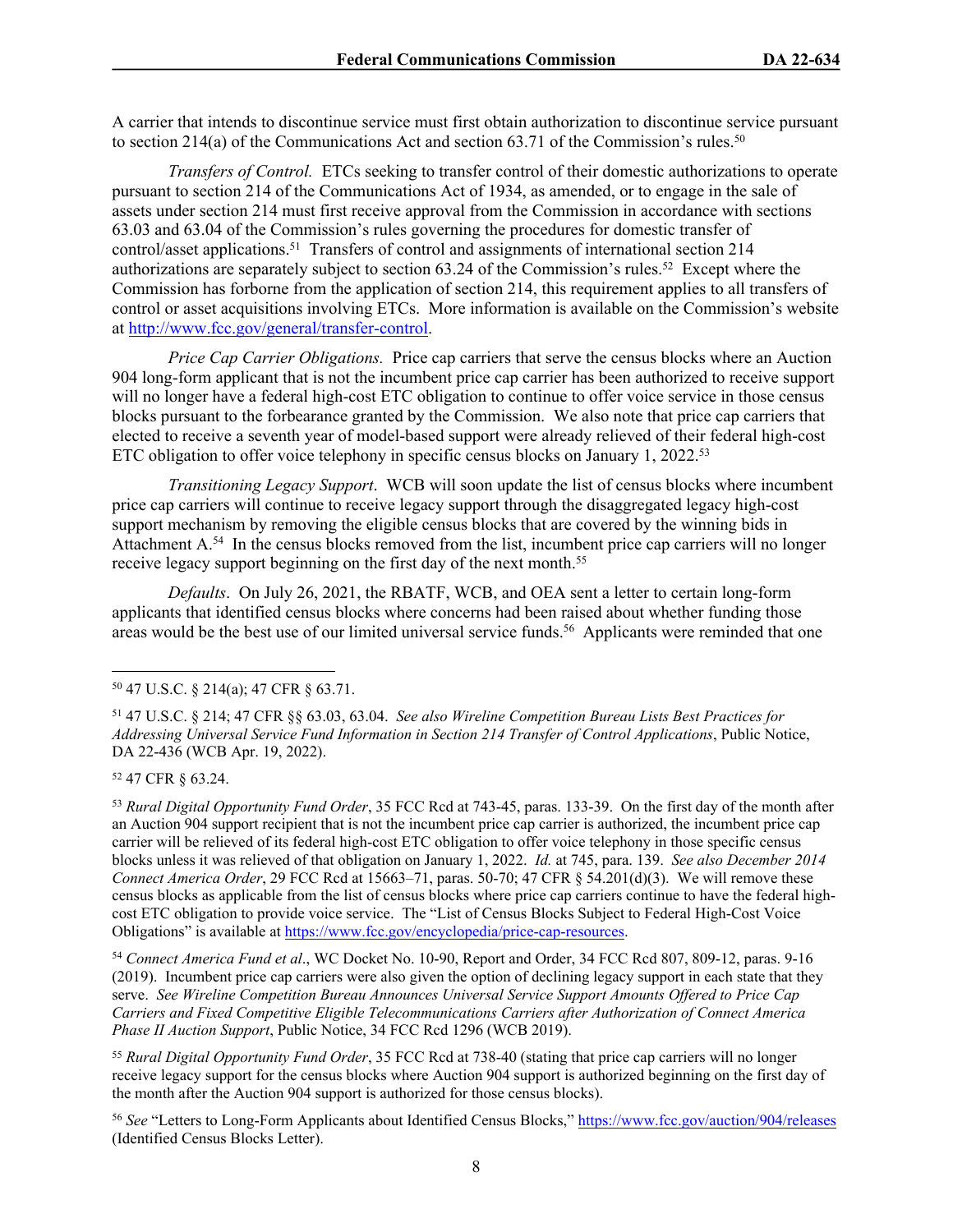of the Commission's core Universal Service Fund policy objectives is to avoid funding deployment in areas that already receive voice and broadband service from an unsubsidized provider, and that the Rural Digital Opportunity Fund was intended to focus on areas "wholly unserved by 25/3 Mbps" broadband service.<sup>57</sup> The letter recommended that applicants assess whether existing service in the identified areas would affect their ability to meet all program requirements and deployment milestones, and applicants were informed that if they no longer wished to pursue support for a winning bid they should identify those census block groups and provide a brief explanation of their decision to default on their bid(s).<sup>58</sup>

In response to the letter, some applicants informed the Commission that they wished to default on census blocks identified by the Commission in the letter while retaining support for other census blocks within the same bid. For these applicants, Attachment A authorizes support only for the areas in which the applicant indicated they intend to meet program requirements.<sup>59</sup>

In Attachment B, we list winning bids associated with winning bidders or their assignees that have notified us that they do not intend to pursue all or some of their winning bids in a state. A list of the eligible census blocks covered by these winning bids will be made available on the Auction 904 website under the "Results" tab, https://www.fcc.gov/auction/904/round-results. Auction 904 support will not be authorized for the winning bids listed in Attachment B.

We consider winning bidders and assignees to be in default for these bids and subject to forfeiture.<sup>60</sup> We will refer these defaulters to the Enforcement Bureau for further consideration. Because Commission staff are reviewing information that is submitted with long-form applications on a rolling basis, we expect to announce additional defaults in future public notices.

A defaulter will be subject to a base forfeiture per violation of \$3,000.<sup>61</sup> A violation is defined as any form of default with respect to the census block group. In other words, there shall be separate

<sup>57</sup> *Rural Digital Opportunity Fund Order*, 35 FCC Rcd at 689 para. 5.

<sup>58</sup> *See* 47 CFR § 54.805 (RDOF public interest obligations); *see generally*, 47 USC § 254(e) (USF support must be used for its intended purpose).

<sup>59</sup> For the reasons articulated in the *Fourth RDOF Authorization Public Notice* regarding defaults on letter-identified census blocks, we find good cause to waive the requirement that a default encompass the entire winning bid, and we authorize support on a per-census-block basis for the census blocks in which applicants listed in Attachment A are eligible. *Rural Digital Opportunity Fund Support Authorized for 2,008 Winning Bids*, AU Docket No. 20-34, WC Docket Nos. 19-126 and 10-90, Public Notice, DA 21-1560, at 9 (WCB/OEA Dec. 14, 2021) (*Fourth RDOF Authorization Public Notice*).

<sup>60</sup> *Rural Digital Opportunity Fund Order* at 735-36, paras. 114-17. In the *Ninth RDOF Ready to Authorize Public Notice*, we announced that Safelink Internet LLC (Safelink) had defaulted on two bids covering two census block groups. *Rural Digital Opportunity Fund Support for 2,061 Winning Bids Ready to be Authorized; Bid Defaults Announced*, AU Docket No. 20-34 et al., Public Notice, DA 22-483, at Attach. B (WCB/OEA May 3, 2002). However, Safelink intended to default only on the two census blocks included in the Identified Census Blocks Letter sent to Safelink. Accordingly, we will modify the defaulted census blocks list posted on the Auction 904 website to remove the remaining eligible census blocks covered by these two winning bids. *See* "Census Blocks Covered by Auction 904 Defaults," [https://www.fcc.gov/auction/904/round-results.](https://www.fcc.gov/auction/904/round-results) If we ultimately authorize Safelink for support, we will authorize support on a per-census-block basis for the remaining eligible census blocks in the affected census block groups.

In the *Fourth RDOF Authorization Public Notice*, we waived the default forfeiture for letter-identified census blocks and in the *Eighth RDOF Authorization Public Notice* we waived the default forfeiture for non-urban areas that similarly appeared to staff as being served with 25/3 Mbps broadband and for which applicants informed the Commission that they wished to default. *Fourth RDOF Authorization Public Notice* at 9; *Rural Digital Opportunity Fund Support Authorized for 1,345 Winning Bids*, AU Docket No. 20-34 et al., Public Notice, DA 22-402, at 6 n.38 (WCB/OEA Apr. 15, 2022).

<sup>61</sup> *Auction 904 Procedures Public Notice,* 35 FCC Rcd at 6178, para. 322.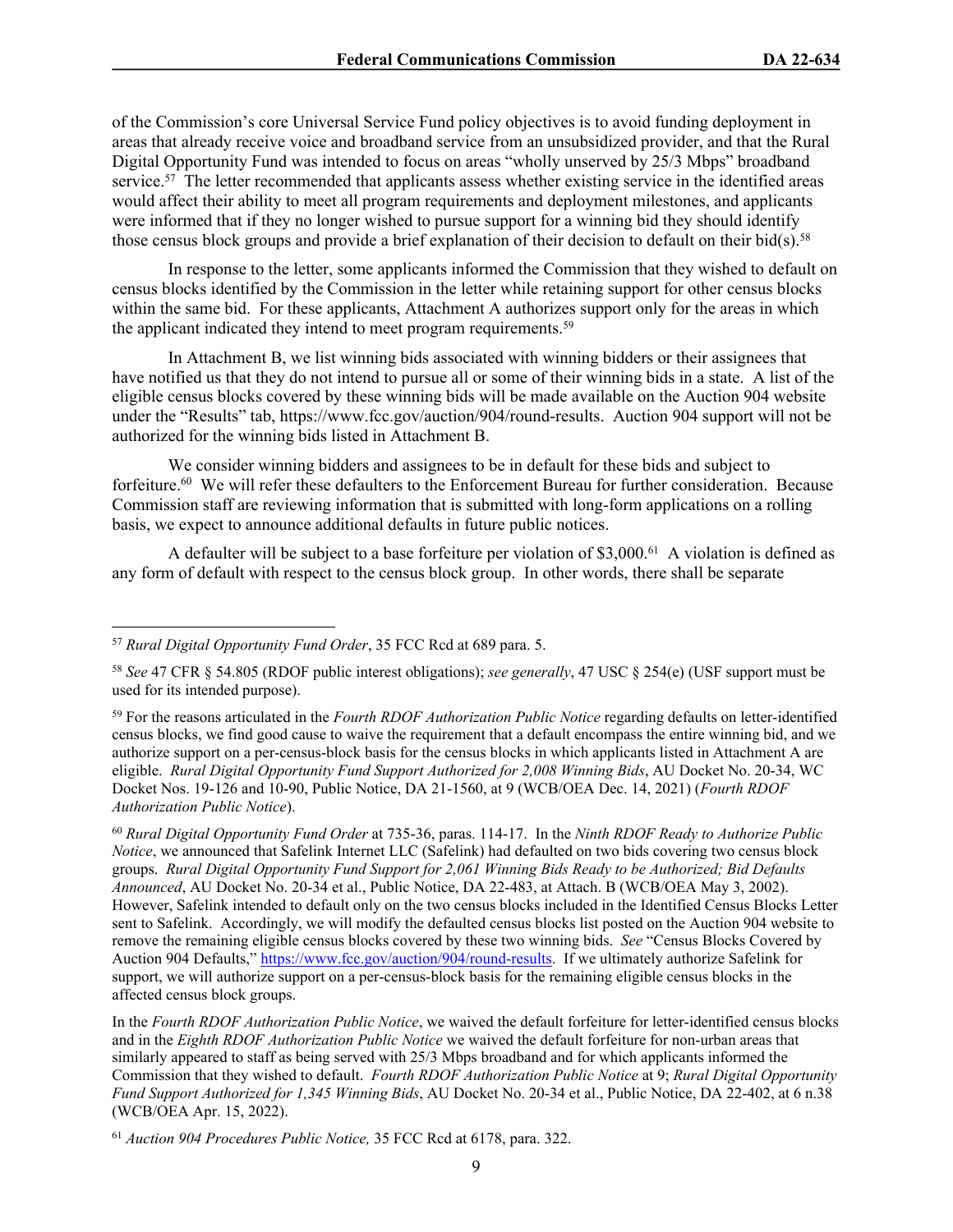violations for each census block group assigned in a bid.<sup>62</sup> So that this base forfeiture amount is not disproportionate to the amount of a winning bidder's bid, the Commission has limited the total base forfeiture to 15% of the bidder's total assigned support for the bid for the support term.<sup>63</sup> Notwithstanding this limitation, the total base forfeiture will also be subject to adjustment upward or downward based on the criteria set forth in the Commission's forfeiture guidelines.<sup>64</sup> In addition, any applicant that failed to submit the audited financial statements as required by the June 7, 2021 deadline will be subject to a base forfeiture of \$50,000, which will be subject to adjustment upward or downward as appropriate based on criteria set forth in the Commission's forfeiture guidelines.<sup>65</sup>

## **Further Information Contact:**

| <b>Press Information</b>                                                                  | <b>Office of Media Relations</b><br>Anne Veigle<br>$(202)$ 418-0500                                                                                                                    |
|-------------------------------------------------------------------------------------------|----------------------------------------------------------------------------------------------------------------------------------------------------------------------------------------|
| <b>General Universal Service Information</b>                                              | <b>Wireline Competition Bureau,</b><br><b>Telecommunications Access Policy Division</b><br>Suzanne Yelen<br>Lauren Garry<br>Heidi Lankau<br>$(202)$ 418-7400                           |
|                                                                                           | <b>Universal Service Administrative Company</b><br>Stephen Snowman<br>$(202)$ 414-2725                                                                                                 |
| <b>Auction 904 Information</b><br>General Auction Information, Process, and<br>Procedures | <b>Office of Economics and Analytics,</b><br><b>Auctions Division</b><br>$(717)$ 338-2868                                                                                              |
| Post-Auction Rules, Policies, and Regulations                                             | <b>Rural Broadband Auctions Task Force</b><br>Michael Janson, (202) 418-0627<br>Kirk Burgee, (202) 418-1599<br>Jonathan McCormack, (202) 418-1065<br>Audra Hale-Maddox, (202) 418-0794 |
|                                                                                           | <b>Office of Economics and Analytics,</b>                                                                                                                                              |

<sup>62</sup> *Rural Digital Opportunity Fund Order*, 35 FCC Rcd at 735, para. 115; *Auction 904 Procedures Public Notice*, 35 FCC Rcd at 6178, para. 322.

**Auctions Division**  (202) 418-0660

<sup>63</sup> *Rural Digital Opportunity Fund Order*, 35 FCC Rcd at 736, para. 117; *Auction 904 Procedures Public Notice*, 35 FCC Rcd at 6178, para. 322.

<sup>64</sup> *See* 47 U.S.C. § 503(b)(2)(B); 47 CFR § 1.80(b)(10), note to paragraph (b)(10); *Rural Digital Opportunity Fund Order*, 35 FCC Rcd at 736, para. 115; *Auction 904 Procedures Public Notice*, 35 FCC Rcd at 6178, para. 322.

<sup>65</sup> *Auction 904 Procedures Public Notice*, 35 FCC Rcd at 6177, para. 318; *Rural Digital Opportunity Fund Order*, 35 FCC Rcd at 722, para. 80; 47 U.S.C. § 503(b)(2)(B); 47 CFR § 1.80(b)(10), note to paragraph (b)(10).